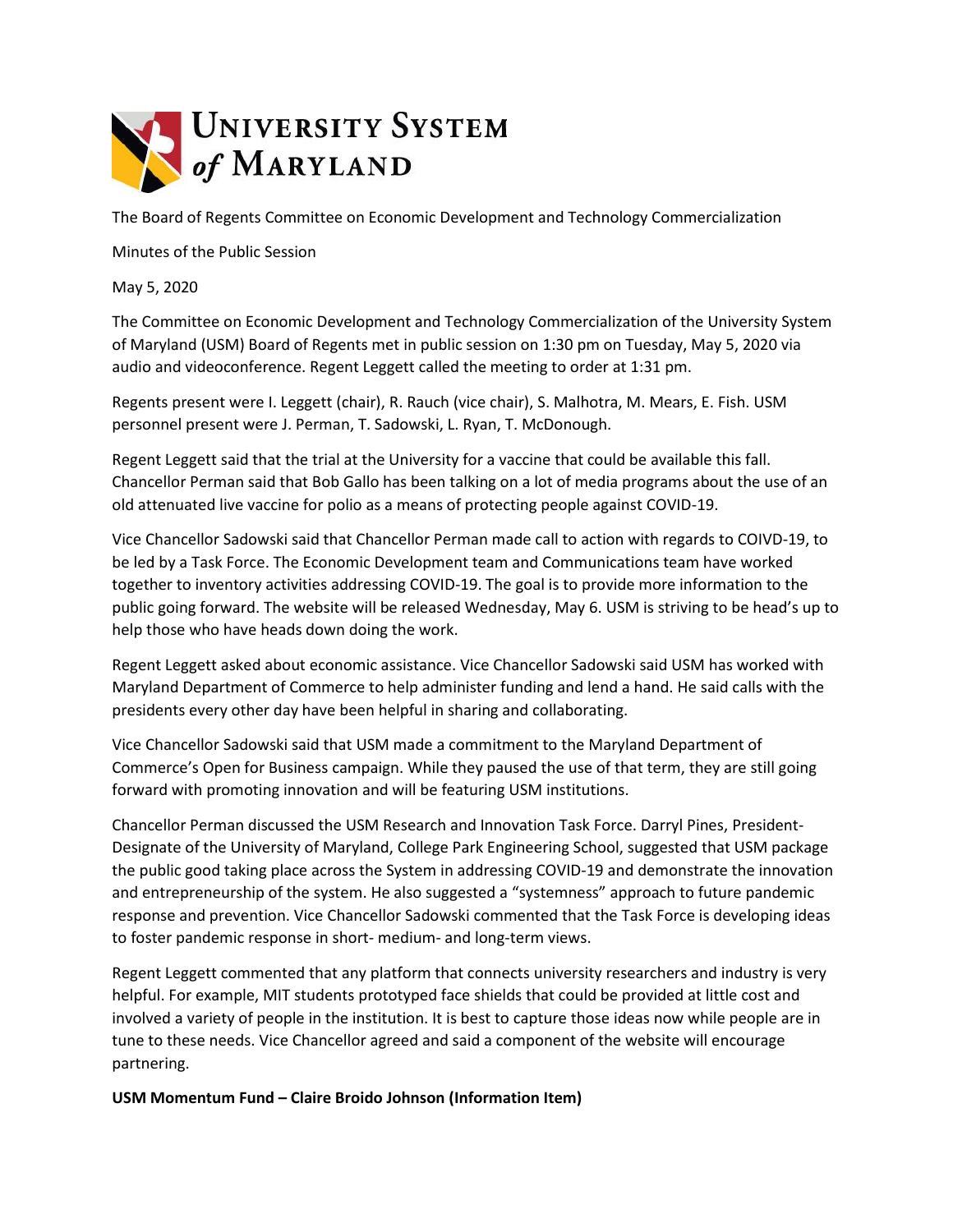Ms. Broido Johnson explained that recent clarification of the \$10M not including institutional coinvestment is important because several institutions have co-invested already. A 1:1 match is required, and a goal of 2:1 was informally set; the fund is currently at 4:1. The Executive Committee consists of representatives from USM and the institutions. Ms. Broido Johnson said that since she has started investing, the Fund has invested in Neoprogen, MinnowTech, Zest Tea (again), ARMR, InferCabulary, and Datakwip. Ms. Broido Johnson said most portfolio companies come from UMCP, UMB, or UMBC, though they are trying hard to get other institutions involved. MinnowTech is affiliated with UMCES as is an aquaculture startup, and InferCabulary, an edtech company, is affiliated with TU.

Regent Leggett asked about geographic location. Ms. Broido Johnson responded that most portfolio companies are located in the DC/Baltimore corridor. Datakwip is based in Frederick, and InferCabulary is based in Towson. In addition, PaverGuide is based on the Eastern Shore. Regent Leggett stressed the need to be able to demonstrate that the Fund has looked at companies in other locations. Ms. Broido Johnson said the Fund is open for business and always asking for companies across the state to submit, but they do not find many companies applying from elsewhere. USM has monthly calls with entrepreneurship reps from FSU, SU, etc., so they are reminded on a monthly basis. A question was raised about whether geography of the company is tied to the institution with which they are affiliated. Ms. Broido Johnson responded that some companies are led by alum, so they are not necessarily based around campus. Vice Chancellor Sadowski said that some of the portfolio company have utilized other system facilities in Southern Maryland and he believes MF Fire manufactures in Western Maryland. He continued that Ms. Broido Johnson has gone out to meet the leaders in entrepreneurial communities outside the College Park and Baltimore areas. Mr. Sadowski commented that another area where the Fund has been intentional is with minority and women-owned enterprises. Ms. Broido Johnson added that three of the five investment made recently were led by entrepreneurs who are female or African American. She added that it is getting harder to find companies to invest in, so they are looking to connect with alum organizations. Regent Mears suggested Salisbury University is active in entrepreneurship competitions. She asked how engaged they are. Ms. Broido Johnson said she connects with Bill Burke a regular basis and he has sent companies to the Fund. Vice Chancellor Sadowski said that he and Ms. Ryan have also traveled to Salisbury to be there for the Shore Hatchery competition.

Ms. Broido Johnson commented that the Fund has been around for 3 or 4 years but has not had an exit yet. Primarily, this is because most companies have longer development and sales cycles. The Fund now has an Advisory Board of 12 people.

## **USM Office of Economic Development Update – Tom Sadowski, Vice Chancellor for Economic Development (Information Item)**

Vice Chancellor Sadowski said he is not sure that a special session is going to happen now, so the MTIF bill may have to wait until next year. The MTIP internship program is still going. A big victory was getting the SBIR legislation through the legislature, but it's uncertain how much they will be funded at. Chancellor Perman commented that the E-nnovation program has been extremely helpful in attracting or sometimes retaining faculty. It is a matching program; if an institution is able to raise money through a private donor, the sate will match. These are in areas with high potential for commercial impact. Coppin State University was interested in the Makerspace bill because it involved OpenWorks, which they partner with.